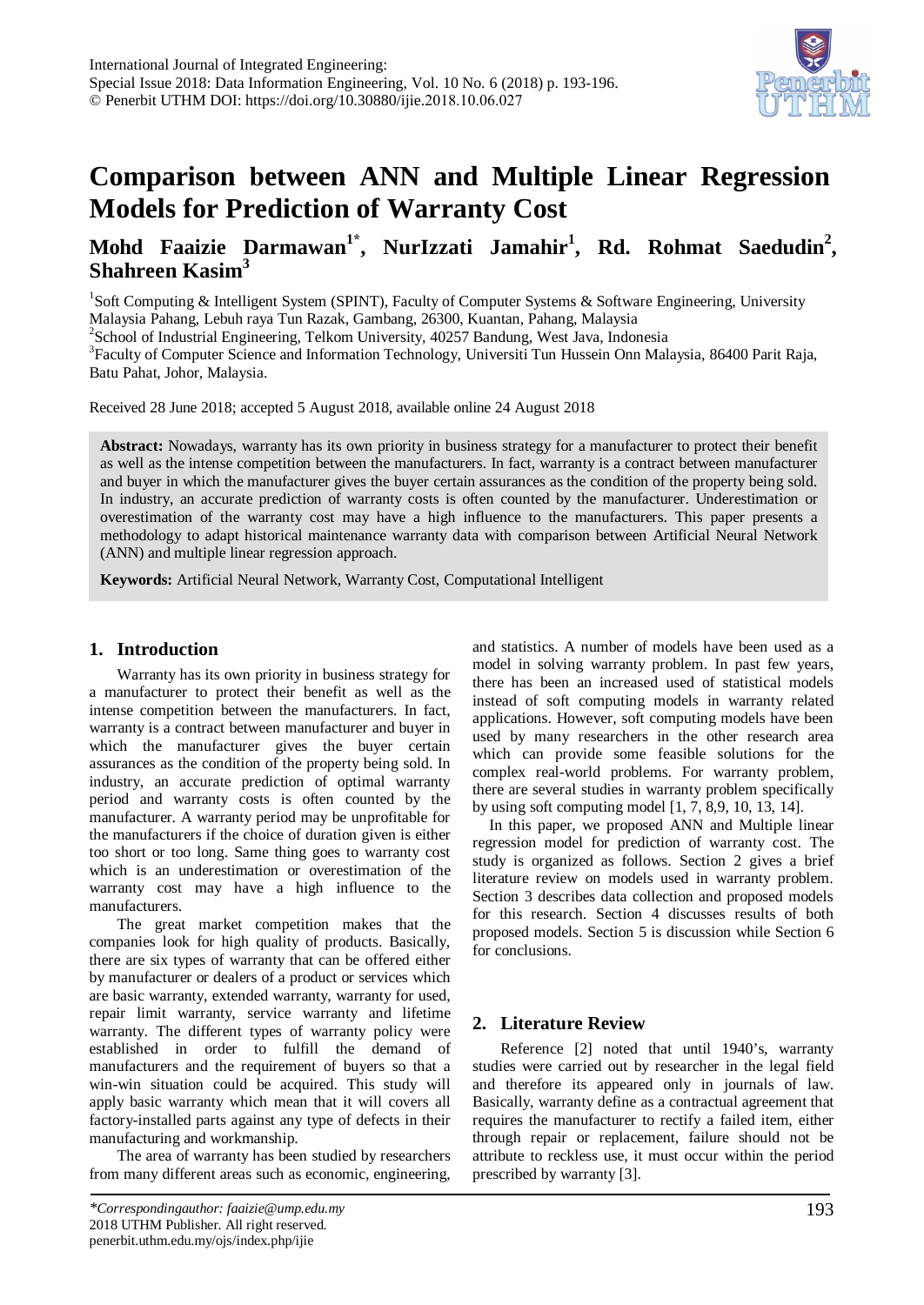A vast review on warranty can be found. It is stated by [4] about 1500 articles in this area are listed. For example, [5] proposed a mixture model for automobile warranty data. This model fits warranty claims as a mixture of manufacturing or assembly defects (quality problems) and usage related failures (reliability problems). Reference [6] proposed modelling and optimization of extended warranties using probabilistic design.

A number of models in solving warranty problem have been increasing but applications in soft computing in warranty area receive less intention. There are several recent soft computing models applied in warranty problem. For example, [7] suggested different models which are suitable for modelling a two-dimensional warranty plan, and chooses a suitable fuzzy model to handle vague data. Reference [8] studied on application of fuzzy feedback control for warranty claim. They proposed a model that captures fuzzy events to determine the optimal detection of warranty claims data. In addition, neural network has been applied by [9] and [10] in order to predict or forecast automobile warranty claim data.

# **3. Materials and Methods**

In this study, the historical maintenance data is drawn from automobile Malaysia company. The data used is single product which is MTB 150dx. There are about 726 historical data recorded from the 102 samples vehicle beginning from the first inspection to the end inspection for each vehicle. Some element that can be found in this historical data are the age, vehicle mileage, number of failure and defect, and cost of every inspection. The age, vehicle mileage, number of failure, and number of defect is considered as independent variable while the cost of inspection is considered as dependent variable.

### **3.1 Multiple Linear Regression**

Multiple regression, a time-honoured mathematical model going back to Pearson's 1908 use of it, is employed to predict the variance in an interval dependency, based on linear combinations of interval, dichotomous, or dummy independent variables.

Simple regression analysis was performed at the first stage of the analysis which is to learn more about the relationship between several independent or predictive variables and a dependent or criterion variable. The relationship is measured by correlation coefficient (R2) which is an indicator of correlation strength. After that, the mean square error is calculated for each combination of variables used as shown in Table 1. The best combination of variable is then chosen based on the highest R2 value and the lowest MSE value. This combination is then used by the ANN model for the same purpose, predict the warranty cost. Accuracy of the multiple linear regression model is then calculated based on the combination of variables chosen using Equation 1, and will be compared with the ANN model for comparison purpose.

$$
Accuracy = 100 \times \left[1 - \frac{|z_f - z_{\epsilon}|}{|z_{\epsilon}|}\right]
$$
 (1)

where  $z_f$  is derived output and  $z_g$  is expected output.

# **3.2 ANN Model**

ANN are inspired by biological role of nerve cells in the human brain. ANN consist of a group of a number of interconnected cells called as neurons with weight running together to create learning in machines [11]. Basically, ANN consist of three interconnected layers which are input, hidden and output layer. The input and output layer consist of a collection of neurons which represents input and output variables or data. The hidden layer also consists of a series of specific neurons and is connected in between the input and output layer. There are several studies in neuro of ANN in this area such as in [12].

For this case study, the best combination variables selected for multiple linear regression is chosen as input for ANN model. Four different models are used in predicting the warranty cost based on popular backpropagation training algorithms which are Lavenberg-Marquardt back propagation algorithm (*trainlm*), Gradient descent back propagation algorithm (*traingd*), Gradient descent with momentum back propagation algorithm (*traingdm*) and Gradient descent with momentum and adaptive learning back propagation algorithm (*traingdx*). According to [13] the best combination transfer function is *Tansig-Logsig-Tansig*with three hidden layers. Therefore, this combination transfer function was used and tested with difference learning algorithm. To select the best model, each model will produce the MSE value for training and testing dataset, and the model that produce the lowest MSE value for both dataset is then chosen as the best model for the ANN model in predicting the warranty cost. The accuracy for the chosen model is then calculated using the same Equation 1, and will be compared with the multiple linear regression for comparison purpose.

### **4. Summary**

Table 1 shows the result of relationship using multiple linear regression between the predictive variable which is age, mileage, defect and failure, and dependent variable which is cost of inspection. From the table, the combination of all variables produced the lowest MSE value and the highest R2 value. Thus, this combination of variables is then chosen to calculate accuracy of prediction for warranty cost using multiple linear regression model. The accuracy is then tabulated in Table 3 for comparison purpose with the ANN model.

Table 1: Variable Selection using Multiple Linear **D**egression

| <b>ICEL CONDIT</b> |                        |  |  |                   |                     |  |  |
|--------------------|------------------------|--|--|-------------------|---------------------|--|--|
| Age                | Mileage Defect Failure |  |  | <b>Regression</b> |                     |  |  |
|                    |                        |  |  | <b>MSE</b>        |                     |  |  |
|                    |                        |  |  |                   | $0.092 \quad 0.698$ |  |  |
|                    |                        |  |  | 0.112 0.554       |                     |  |  |
|                    |                        |  |  | 0.093             | 0.692               |  |  |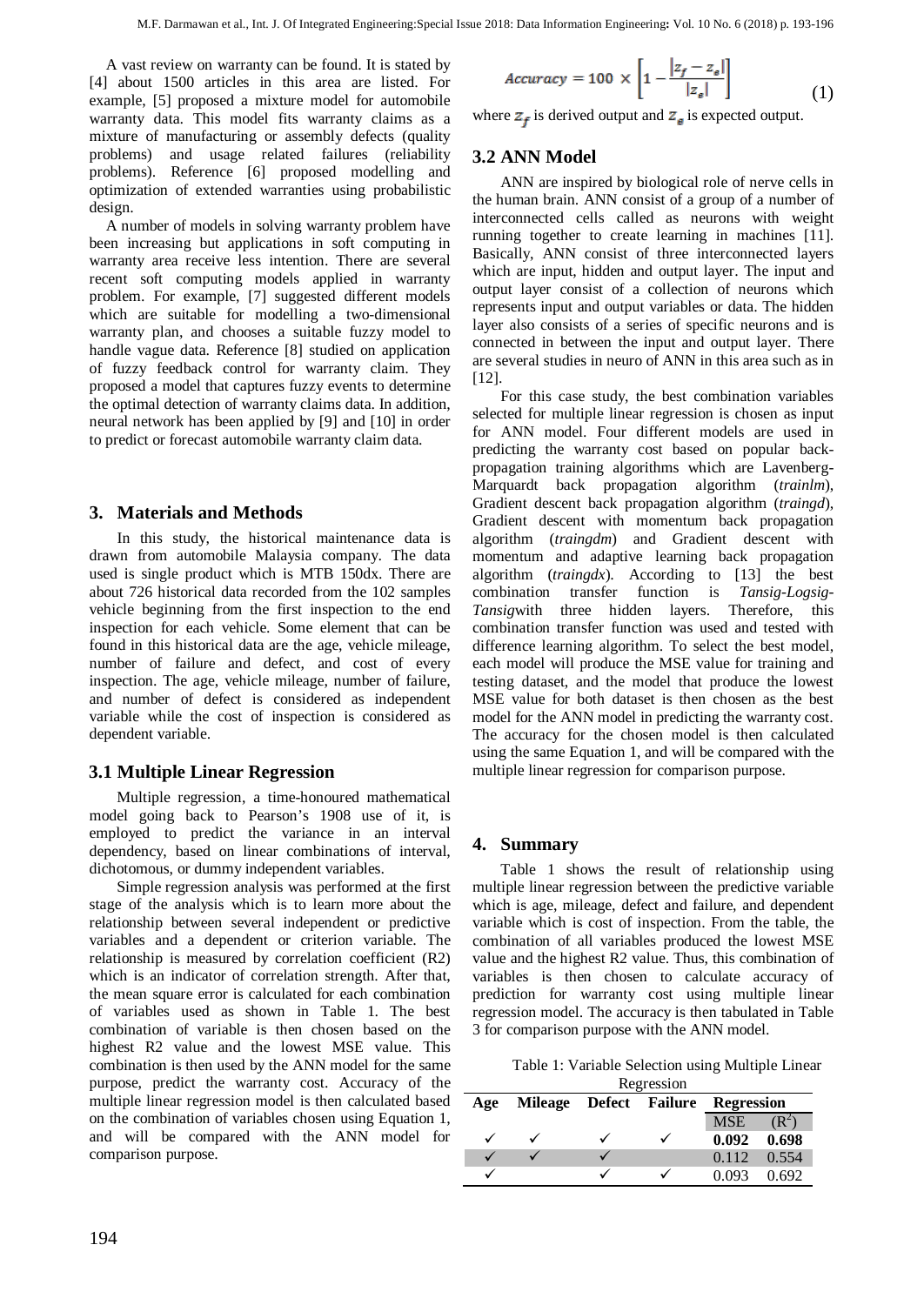|  |  | 0.093 | 0.691 |
|--|--|-------|-------|
|  |  | 0.092 | 0.697 |
|  |  | 0.114 | 0.539 |
|  |  | 0.129 | 0.413 |
|  |  | 0.096 | 0.674 |
|  |  | 0.113 | 0.550 |
|  |  | 0.094 | 0.690 |
|  |  | 0.094 | 0.686 |

Table 2 shows results obtained from the four ANN models chosen based on the learning algorithm, and the MSE value for both training and testing dataset. From the table, its clearly shows that *trainlm* is the best learning algorithm in this study with gives the lowest MSE value for both datasets. Thus, the *trainlm* model is chosen as the best model for ANN model, and the calculated accuracy for this model is tabulated in the same Table 3 for comparison purpose.

Table 2: Results obtained by the four ANN

| models and their performance evaluation |            |            |  |  |  |  |
|-----------------------------------------|------------|------------|--|--|--|--|
| <b>Learning</b>                         | <b>MSE</b> | <b>MSE</b> |  |  |  |  |
| <b>Algorithm</b>                        | (training) | (testing)  |  |  |  |  |
| <b>Trainlm</b>                          | 0.037      | 0.0424     |  |  |  |  |
| <b>Traingd</b>                          | 0.0437     | 0.0473     |  |  |  |  |
| <b>Traigdm</b>                          | 0.0396     | 0.0467     |  |  |  |  |
| <b>Traingdx</b>                         | 0.0432     | 0.051      |  |  |  |  |

Table 3 shows summary of the both multiple linear regression and ANN model based on performance measurement, accuracy, in predicting warranty cost. The table clearly shows that the predictive performance of ANN model is obviously higher than multiple linear regressions. The results of analysis show that ANN model has the best efficiency in comparison the multiple linear regressions.

> Table 3: Accuracy produced by both models based on testing dataset, in predicting warranty cost

| <b>Models</b>              | Accuracy $(\% )$ |
|----------------------------|------------------|
| ANN                        | 96.30            |
| <b>Multiple Regression</b> | 90.73            |

# **5. Discussion**

ANN and multiple regressions are used in this study as the borderline or benchmark in investigating the prediction of data by comparing the soft computing modelwith one mathematical model. A number of researchers have employed ANN model as soft computing model in predicting warranty cost such as by [13] and  $[14]$ .

The purpose of this analysis is to assess the performance and the accuracy of the multiple linear regression andANNmodel in dealing with warranty problem. Based on the results produced by multiple linear regression, the combination of all independent variables produced the best results for both MSE and R2. This combination is then used for ANN model using four

training algorithms, to see the performance of each algorithm in predicting the warranty cost. Based on the results produced by ANN model, the *trainlm* algorithm is the best algorithm in predicting the warranty cost.

For overall, the performance measurement produced by the multiple linear regression and ANN model can be used to predict warranty cost problem with high accuracy. However, for comparison purpose, the ANN produced better performance than the multiple linear regression with 96.30 percent of accuracy performance.

### **6. Conclusion**

In this study, ANN and multiple linear regression model were utilized to predict warranty cost where four effective parameters were considered as input to the both models. For the dataset used, 726 samples of data were used from the historical warranty data. According to the performance of both models, the prediction performance of ANN model is better than the multiple linear regression models. Thus, the ANN model is preferred to be used to predict warranty cost compared to multiple linear regression. However, in future development, this research can be improved by studying various other case studies available such as [15]-[20].

# **Acknowledgement**

This study thanked to [UMP RDU](http://www.ump.edu.my/) under grant number RDU1703127, for their support.

### **References**

- [1] Majid H.A., Kasim N.H., Jamahir N.I., Samah A.A. (2012). SoftComputingMethods in WarrantyProblems: ReviewandRecentApplications (2003-2012). *InternationalJournalofComputerScience Issue.*190- 196.
- [2] Murthy D.N.P, Blischke W.R. WarrantyManagementandProductManufacture, Springer, 2006.
- [3] Singpurwalla N.D. and Wilson S.P. (1994). Software reliability modeling. International Statistical Review.(62):289.
- [4] Murthy D.N.P and Djamaludin I. (2002). New product warranty: A literaturwe review. 231-260.
- [5] MajeskeK.D (2003). A mixture model for automobile warranty data. *Reliability Engineering and System Safety.71-77.*
- [6] Vittal S. and Philips R. (2007),Modeling and Optimization of Extended Warranties Using Probabilistic Design.*IEEE*.41-47.